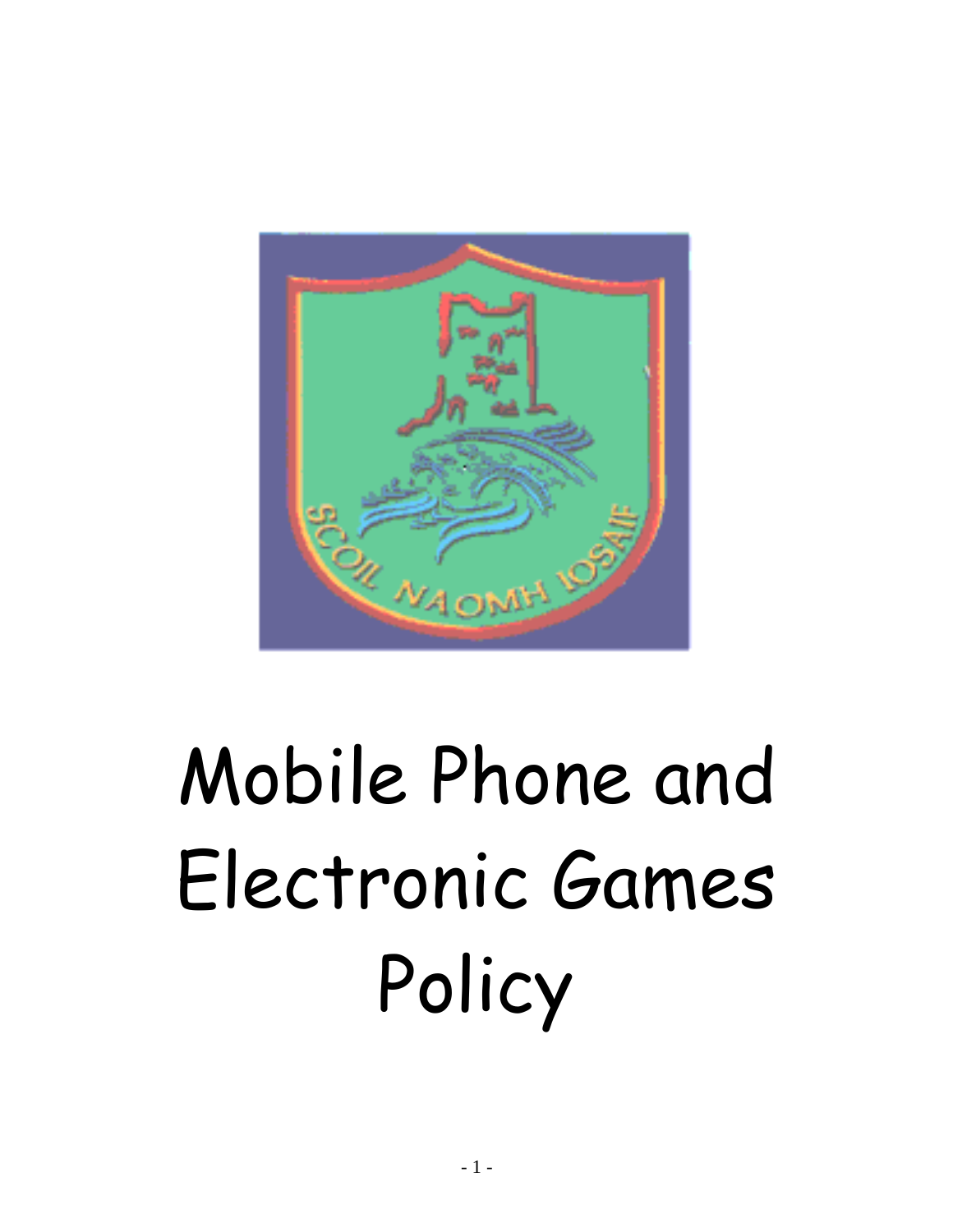## **Mobile Phone and Electronic Games Policy St Joseph's NS**

## **Introductory Statement:**

This policy was drawn up in response to technological advances, which have seen a significant increase in hand held electronic 'gadgets' amongst the school population over recent years.

## **Rationale:**

- IPods, mobile phones, Game Boys, PSP's, MP3's etc. are intrusive and distracting in a school environment
- Strategies must be put in place to reduce the intrusiveness of unauthorised technology in a school situation
- Some electronic devices may be harmful due to frequent use
- Mobile phones may be used to conduct bullying campaigns

## **Relationship to School Ethos:**

The use of mobile phones and other electronic games contravenes the provision of a safe and secure school environment and is not conducive to learning.

## **Aims:**

- To ensure a "technology safe" school environment
- To lessen intrusions on and distractions to children's learning

## **Internal School Procedures:**

The following are the guidelines for mobile phone/electronic games usage in the school;

• Children are not allowed the use of personal mobile phones/electronic games during school hours without consent. (Children in possession of any personal devices in the school are to be brought to the attention of the teacher by the parent or guardian of the child and the rationale for its requirement on that day. Permission of use of the personal device may be denied by the school)